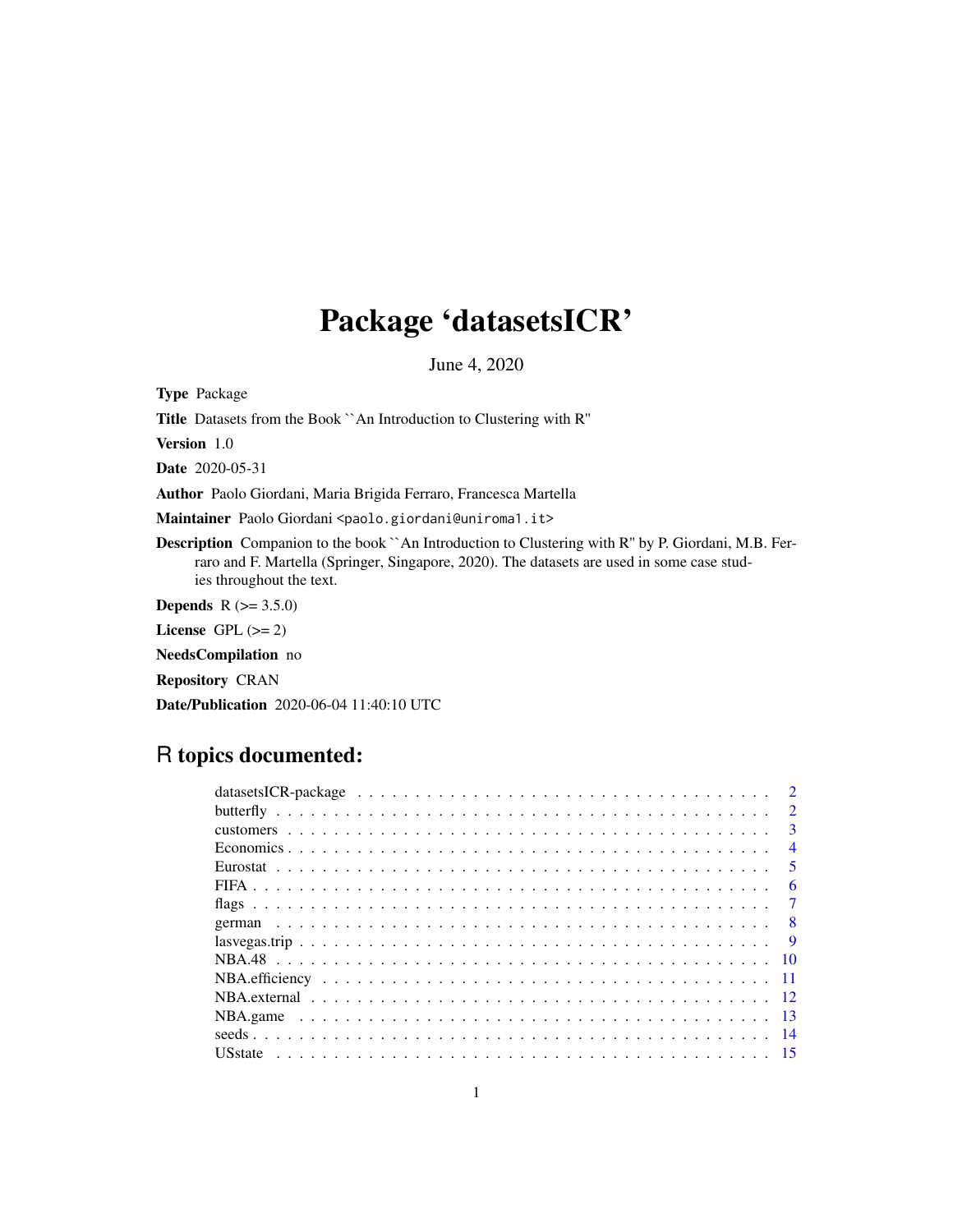#### <span id="page-1-0"></span> $2$  butterfly

| Index |  |  |  |  |  |  |  |  |  |  |  |  |  |  |  |  |  |  |
|-------|--|--|--|--|--|--|--|--|--|--|--|--|--|--|--|--|--|--|
|       |  |  |  |  |  |  |  |  |  |  |  |  |  |  |  |  |  |  |

datasetsICR-package *The R Package datasetsICR*

## Description

This package contains some datasets analyzed in the book "An Introduction To Clustering With R".

#### Details

For a complete list, use library(help = "datasetsICR").

## Author(s)

Paolo Giordani, Maria Brigida Ferraro, Francesca Martella

## References

Giordani, P., Ferraro, M.B., Martella, F.: An Introduction to Clustering with R. Springer, Singapore (2020)

butterfly *butterfly dataset*

## Description

Synthetic dataset.

## Usage

data(butterfly)

#### Format

A matrix with 15 rows and 2 columns.

## Details

The butterfly dataset motivates the need for the fuzzy approach to clustering. Two clusters are clearly visible, but unit n.8 is between the two clusters, and hence its assignment is complex for standard clustering methods.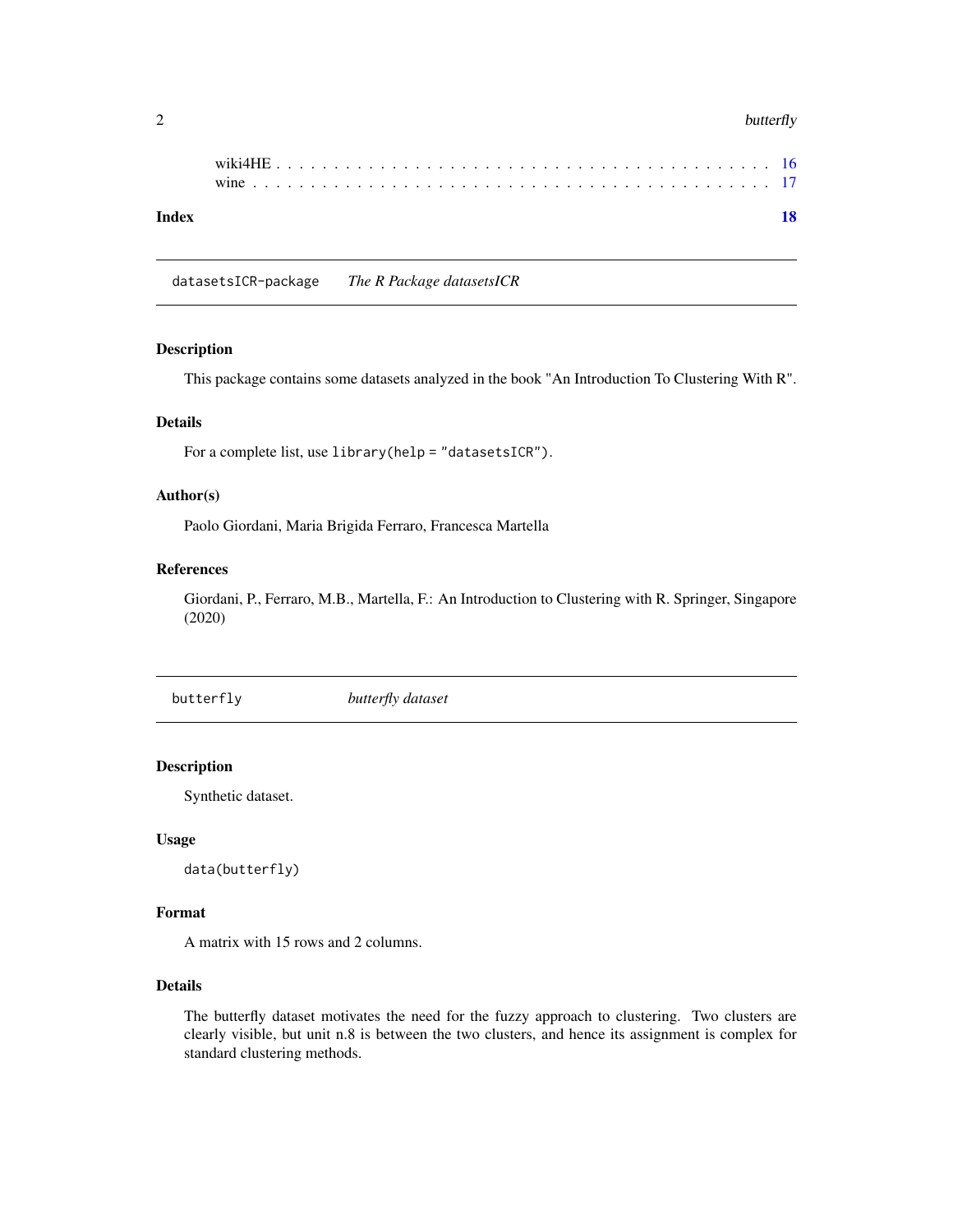#### <span id="page-2-0"></span>customers 3

## Author(s)

Paolo Giordani, Maria Brigida Ferraro, Francesca Martella

### References

Giordani, P., Ferraro, M.B., Martella, F.: An Introduction to Clustering with R. Springer, Singapore (2020)

Ruspini, E.H.: Numerical methods for fuzzy clustering. Inf. Sci. 2, 319-350 (1970)

## Examples

data(butterfly)

customers *customers dataset*

#### Description

Annual spending of a sample of consumers.

#### Usage

data(customers)

#### Format

A data.frame with 440 rows on 8 variables.

#### Details

The dataset is a sample of 440 customers characterized by 6 continuous variables, giving the annual spending related to different types of goods. The variables are Fresh, Milk, Grocery, Frozen, Detergents\_Paper and Delicassen. Two more variables are categorical and provide information on the customer channel (Channel with 2 levels: Horeca, i.e., Hotel/Restaurant/Cafe, Retail) and the region (Region with 3 levels: Lisbon, Oporto, Other). The categorical variables should not play an active role in the clustering process, but they can be used ex-post to aid cluster interpretation.

## Author(s)

Paolo Giordani, Maria Brigida Ferraro, Francesca Martella

#### Source

http://archive.ics.uci.edu/ml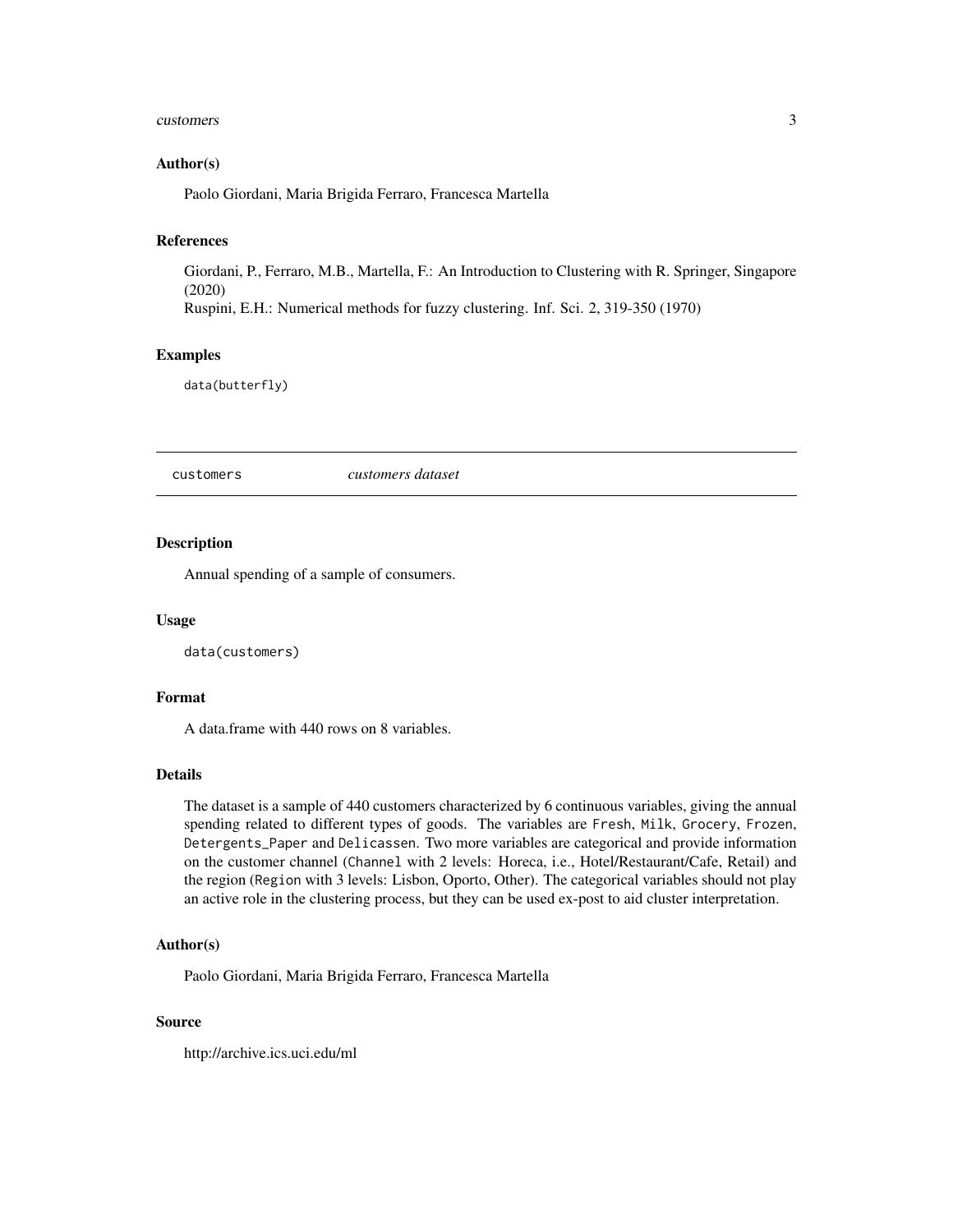#### <span id="page-3-0"></span>References

Abreu, N.: Analise do perfil do cliente Recheio e desenvolvimento de um sistema promocional. Mestrado em Marketing, ISCTE-IUL, Lisbon (2011)

Giordani, P., Ferraro, M.B., Martella, F.: An Introduction to Clustering with R. Springer, Singapore (2020)

#### Examples

```
data(customers)
X <- customers[,3:8]
```
Economics *Economics dataset*

#### Description

Performance indicators of Italian Economics faculties.

## Usage

data(Economics)

## Format

A data.frame with 55 rows on 13 variables.

#### Details

55 Italian Economics faculties in the academic year 2009/2010 evaluated by 12 indicators (6 productivity indicators, P1, P2, P3A, P3B, P4A and P4B; 6 teaching indicators, D1, D2, D3, D4, D5 and D6). The dataset contains an additional variable, University\_Type, distinguishing the faculties in Private and Public type. In the following, the variable description.

P1: Rate of persistence between the first and the second academic year.

P2: Achieved credits.

P3A: Rate of regular students enrolled in the three-year bachelor-level programmes.

P3B: Rate of regular students enrolled in the two-year master-level programmes.

P4A: Rate of regular graduated students in the three-year bachelor-level programmes.

P4B: Rate of regular graduate-students in the two-year master-level programmes.

D1: Permanent professors per credits.

D2: Permanent professors per enrolled student.

D3: Seats per enrolled student in the academic year 2009/2010.

D4: Seats per student enrolled in the academic year 2008/2009.

D5: Researchers to professors ratio.

D6: Monitored teaching activities.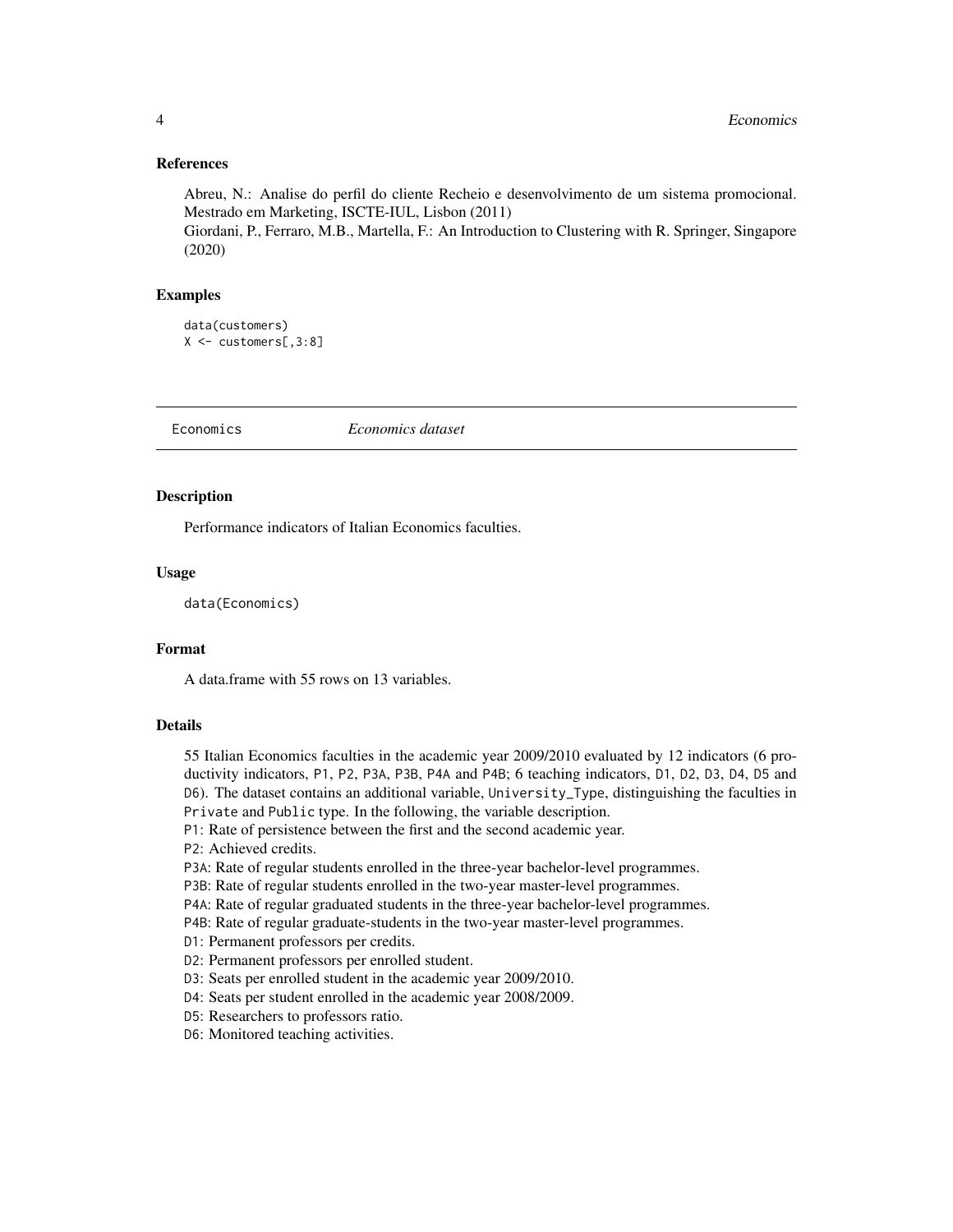#### <span id="page-4-0"></span>Eurostat 5

#### Author(s)

Paolo Giordani, Maria Brigida Ferraro, Francesca Martella

#### References

Giordani, P., Ferraro, M.B., Martella, F.: An Introduction to Clustering with R. Springer, Singapore (2020)

Raponi, V., Martella, F., Maruotti, A.: A biclustering approach to university performances: an Italian case study. J. Appl. Stat. 43(1), (2015)

#### Examples

```
data(Economics)
X <- Economics[,1:12]
class <- Economics[,13]
```
Eurostat *Eurostat dataset*

#### Description

Economic indicators observed on some European countries in 2018.

#### Usage

data(Eurostat)

## Format

A data.frame with 29 rows on 4 variables.

## Details

The dataset refers to 4 economic indicators for 29 European countries in 2018. The indicators are: Inflation: Annual HICP inflation rate (in percentage); Poverty: People at risk of poverty or social exclusion; Unemployment: Total unemployment rate; GDP: GDP per capita in PPS.

## Author(s)

Paolo Giordani, Maria Brigida Ferraro, Francesca Martella

## Source

https://ec.europa.eu/eurostat/data/database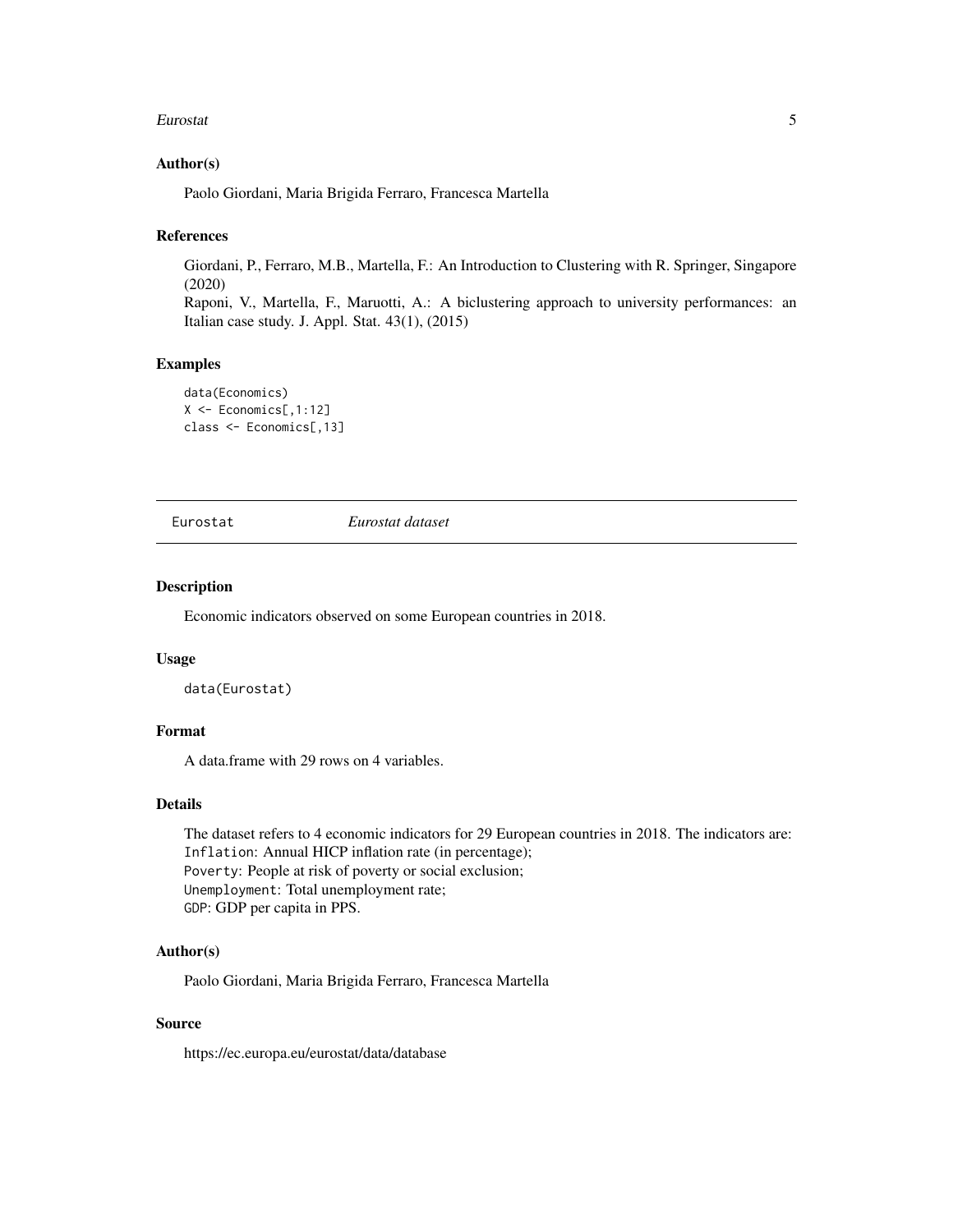## <span id="page-5-0"></span>References

Giordani, P., Ferraro, M.B., Martella, F.: An Introduction to Clustering with R. Springer, Singapore (2020)

#### Examples

data(Eurostat)

FIFA *FIFA dataset*

#### Description

Football analytics from the FIFA 19 database.

#### Usage

data(FIFA)

## Format

A data.frame with 18207 rows on 80 variables.

## Details

The dataset contains the detailed attributes for every player registered in the latest edition of FIFA 19 database. Note that some player names display incorrectly because non-ASCII characters have been removed.

## Author(s)

Paolo Giordani, Maria Brigida Ferraro, Francesca Martella

## Source

https://www.kaggle.com/karangadiya/fifa19

#### References

Gadiya, K.: FIFA 19 complete player dataset (2018) Giordani, P., Ferraro, M.B., Martella, F.: An Introduction to Clustering with R. Springer, Singapore (2020)

#### Examples

data(FIFA)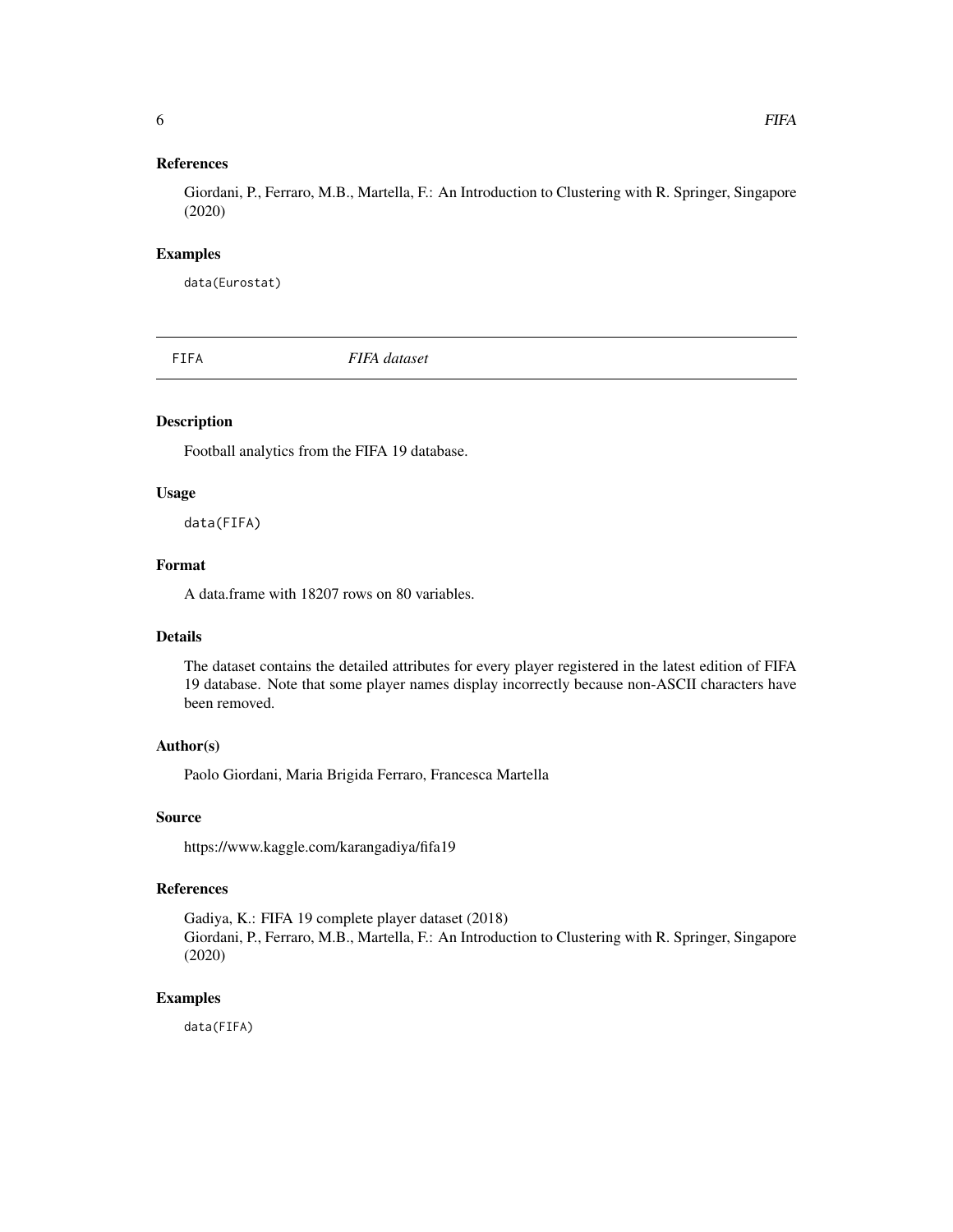<span id="page-6-0"></span>

Survey on university faculty perceptions and practices of using Wikipedia as a teaching resource.

#### Usage

data(flags)

#### Format

A data.frame with 194 rows on 29 variables.

## Details

The dataset contains details on flags in terms of quantitative and categorical variables, bars, stripes, colours, red, green, blue, gold, white, black, orange, mainhue, circles, crosses, saltires, quarters, sunstars, crescent, triangle, icon, animate, text, topleft, botright. The dataset also contains additional variables, landmass, zone, area, population, language and religion, that can be used for interpreting the clusters once they are found.

#### Author(s)

Paolo Giordani, Maria Brigida Ferraro, Francesca Martella

## Source

http://archive.ics.uci.edu/ml

## References

Dua, D., Graff, C.: UCI Machine Learning Repository. University of California, School of Information and Computer Science, Irvine, CA (2019) Giordani, P., Ferraro, M.B., Martella, F.: An Introduction to Clustering with R. Springer, Singapore

(2020)

## Examples

```
data(flags)
X <- flags[,7:29]
```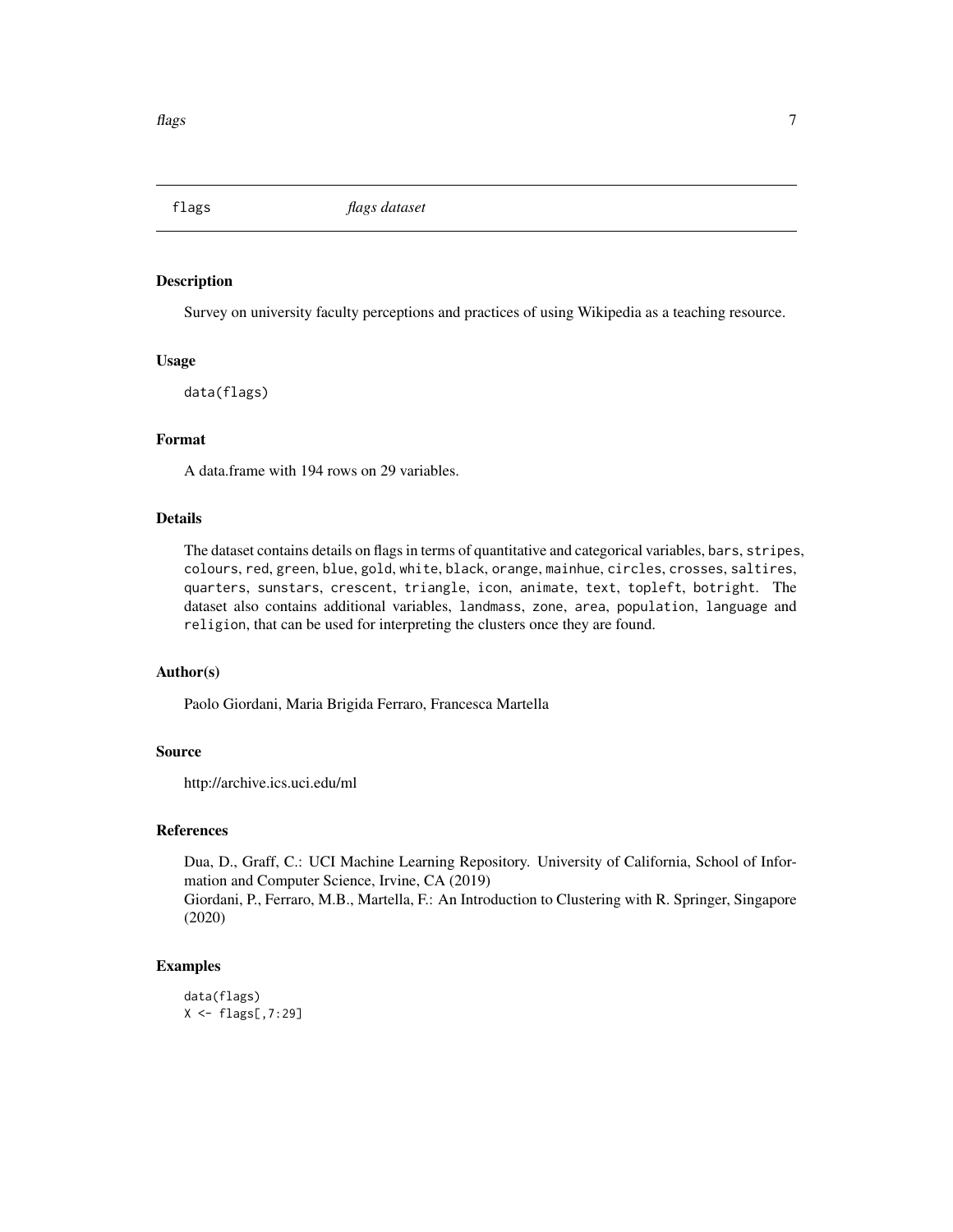<span id="page-7-0"></span>

Bank customers described by a set of attributes.

## Usage

data(german)

#### Format

A data.frame with 1000 rows on 9 variables.

## Details

The dataset contains 1000 bank consumers with 9 mixed measurements. Each row represents a person who takes a bank credit. Each person is either classified as good or bad customer according to her/his failure to repay. This information is described by the variable Class Risk. The variables are described below.

Age: Age (in years). Gender: female, male. Housing: free, own, rent. Saving accounts: little  $(< 100$  Deutsch Mark), moderate  $(100 \leq ... \leq 500$  Deutsch Mark), quite rich  $(500 \leq ... \leq 1000$  Deutsch Mark) rich  $(>= 1000$  Deutsch Mark). Checking account: little  $(< 0$  Deutsch Mark), moderate  $(0 \leq ... \leq 200$  Deutsch Mark), rich(>= 200 Deutsch Mark). It represents the status of the existing checking account. Credit amount: Credit amount (in Deutsch Mark). Duration: Credit duration (in month). Purpose: car, furniture/equipment, radio/TV, domestic appliances, repairs, education, business, vacation/others. Class Risk: 1 (Good), 2 (Bad).

#### Author(s)

Paolo Giordani, Maria Brigida Ferraro, Francesca Martella

#### Source

http://archive.ics.uci.edu/ml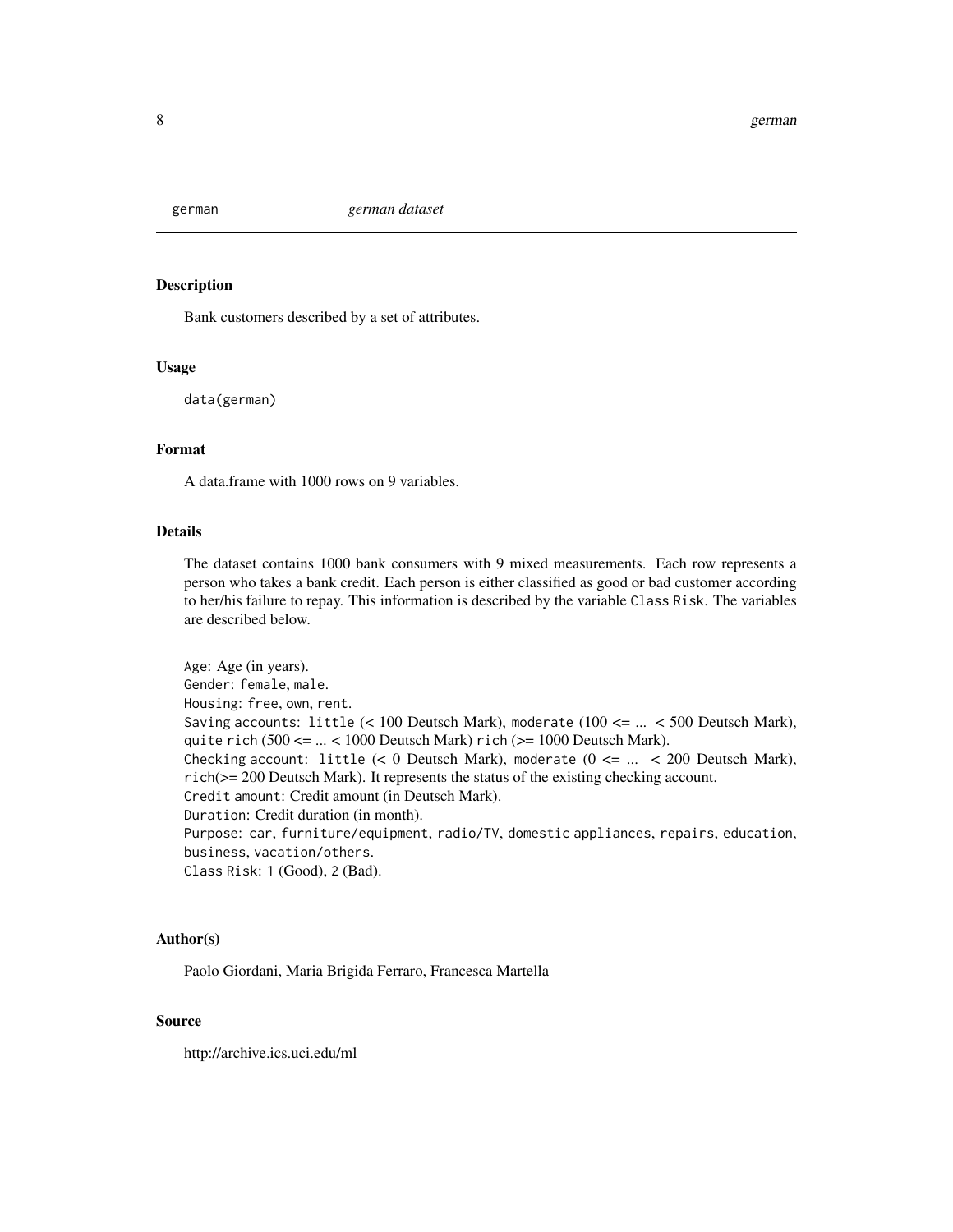## <span id="page-8-0"></span>lasvegas.trip 9

## References

Dua, D., Graff, C.: UCI Machine Learning Repository. University of California, School of Information and Computer Science, Irvine, CA (2019)

Giordani, P., Ferraro, M.B., Martella, F.: An Introduction to Clustering with R. Springer, Singapore (2020)

## Examples

```
data(german)
X \leftarrow german[,1:8]
class <- german[,9]
```
lasvegas.trip *lasvegas.trip dataset*

## Description

Hotels in Las Vegas

### Usage

data(lasvegas.trip)

#### Format

A data.frame with 21 rows on 9 variables.

#### Details

The dataset refers to 21 hotels in Las Vegas characterized by 9 variables. 3 of them are quantitative: Score (average TripAdvisor scores), Hotel.stars and Nr..rooms. The remaining 6 are categorical, in particular, binary and concern the presence of a give service: Pool, Gym, Tennis.court, Spa, Casino, Free.internet.

## Author(s)

Paolo Giordani, Maria Brigida Ferraro, Francesca Martella

## References

Giordani, P., Ferraro, M.B., Martella, F.: An Introduction to Clustering with R. Springer, Singapore (2020)

Moro, S., Rita, P., Coelho, J.: Stripping customers' feedback on hotels through data mining: the case of Las Vegas strip. Tourism Manage. Persp. 23, 41-52 (2017)

## Examples

data(lasvegas.trip)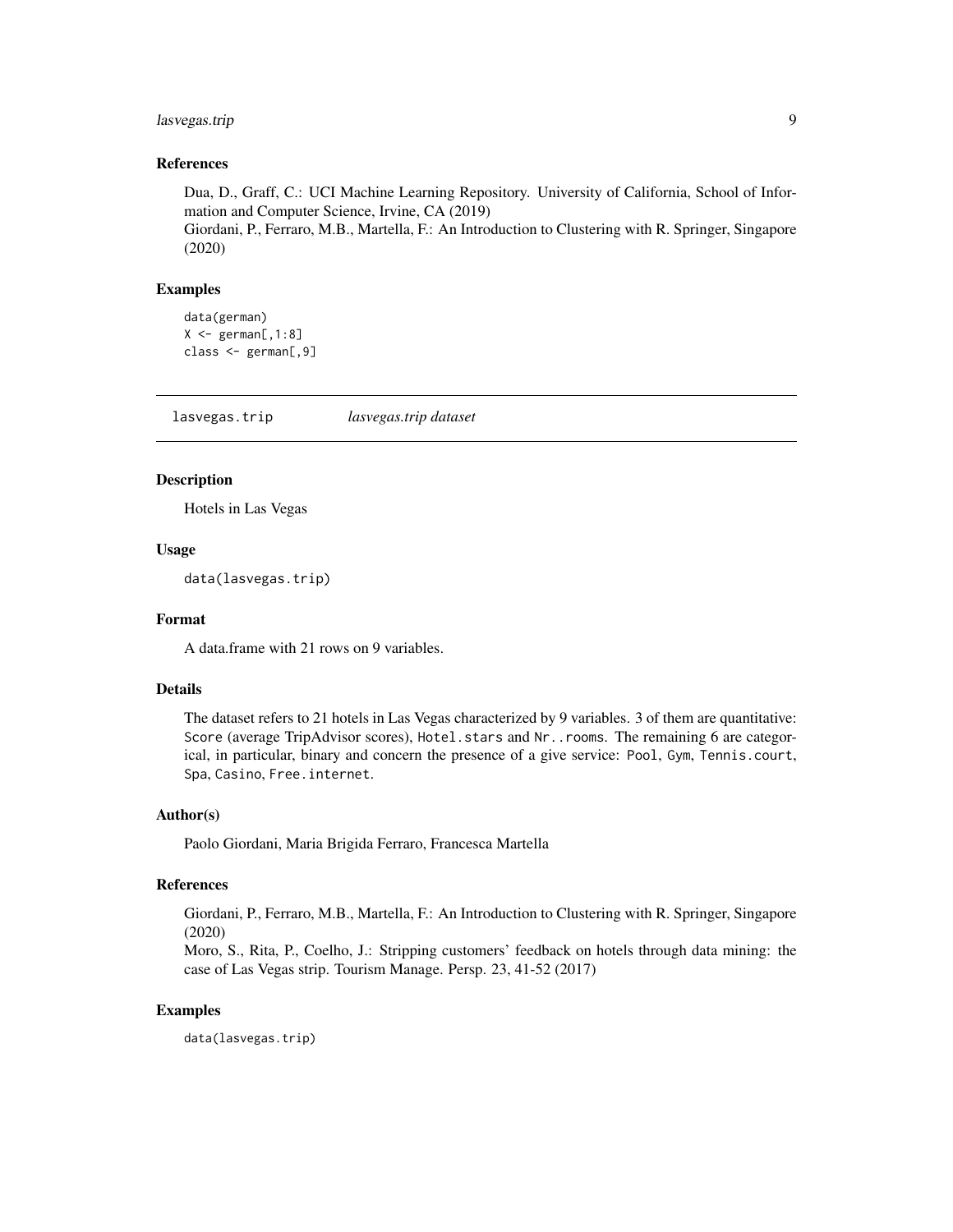<span id="page-9-1"></span><span id="page-9-0"></span>

Basketball analytics (NBA regular season 2018-19)

#### Usage

data(NBA.48)

#### Format

A data.frame with 530 rows on 29 variables.

## Details

The dataset refers to the statistics of 530 players registered in the NBA regular season 2018-19. Note that statistics are normalized per 48 minutes.

The variables are: PLAYER, TEAM, AGE, GP (Games Played), W (Wins), L (Losses), MIN (Minutes Played), PTS (Points), FGM (Field Goals Made), FGA (Field Goals Attempted), FG. (Field Goal Percentage), X3PM (3 Point Field Goals Made), X3PA (3 Point Field Goals Attempted), X3P. (3 Point Field Goals Percentage), FTM (Free Throws Made), FTA (Free Throws Attempted), FT. (Free Throw Percentage), OREB (Offensive Rebounds), DREB (Defensive Rebounds), REB (Rebounds), AST (Assists), TOV (Turnovers), STL (Steals), BLK (Blocks), PF (Personal Fouls), FP (Fantasy Points), DD2 (Double doubles), TD3 (Triple doubles), X... (Plus Minus).

#### Author(s)

Paolo Giordani, Maria Brigida Ferraro, Francesca Martella

## Source

https://stats.nba.com/

## References

Giordani, P., Ferraro, M.B., Martella, F.: An Introduction to Clustering with R. Springer, Singapore (2020)

#### See Also

[NBA.game](#page-12-1), [NBA.external](#page-11-1), [NBA.efficiency](#page-10-1)

## Examples

data(NBA.48)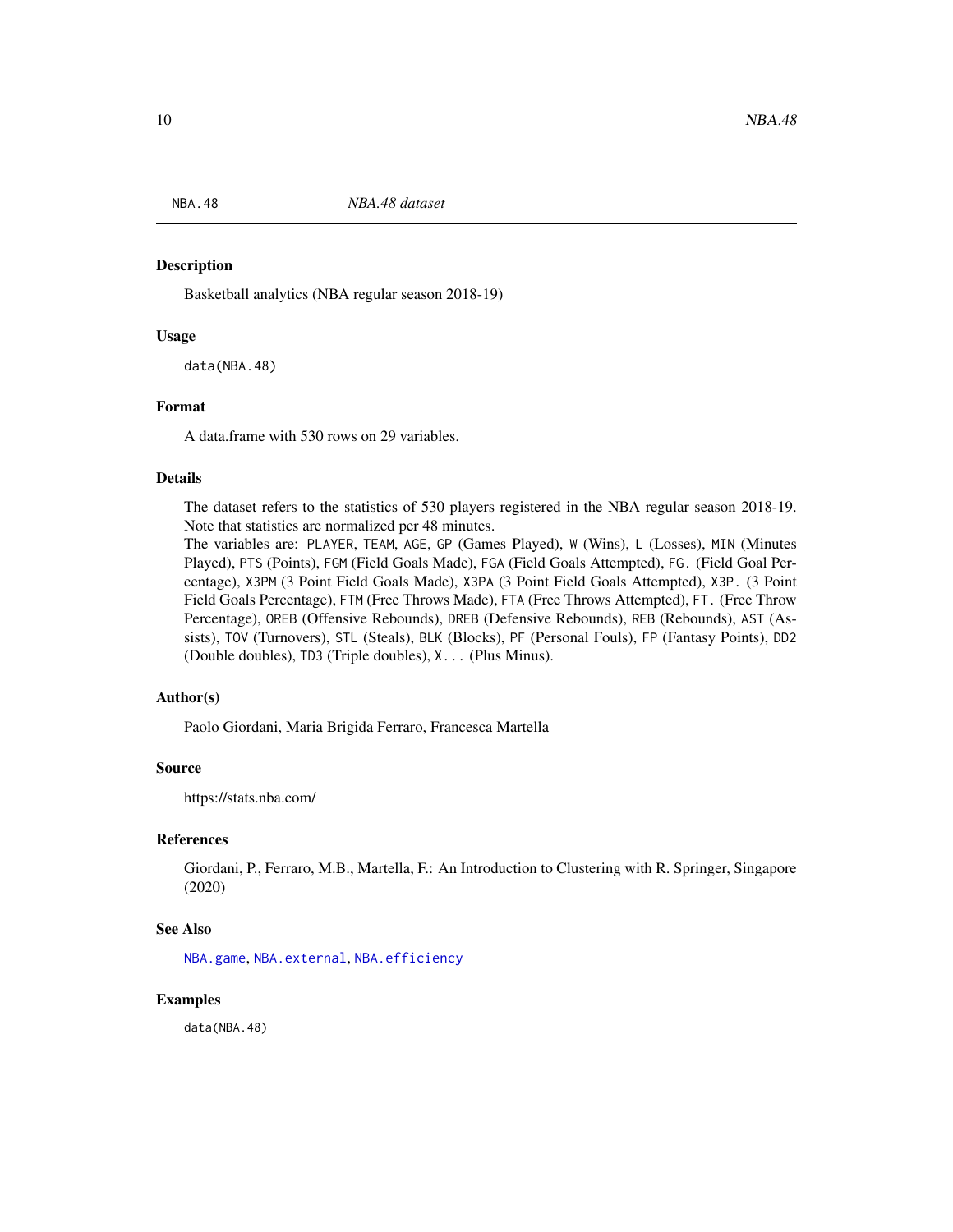<span id="page-10-1"></span><span id="page-10-0"></span>NBA.efficiency *NBA.efficiency dataset*

## Description

Basketball analytics (NBA regular season 2018-19)

## Usage

data(NBA.efficiency)

## Format

A data.frame with 258 rows on 2 variables.

## Details

The dataset refers to the efficiency values of 258 players for the NBA regular season 2018-19. They can be used ex-post to aid interpretation of clusters obtained by using the statistics in NBA.48. Note that efficiency is observed for a subset of players of NBA.48. The variables are: Player, EFF.

## Author(s)

Paolo Giordani, Maria Brigida Ferraro, Francesca Martella

#### Source

https://stats.nba.com/

#### References

Giordani, P., Ferraro, M.B., Martella, F.: An Introduction to Clustering with R. Springer, Singapore (2020)

#### See Also

[NBA.48](#page-9-1), [NBA.game](#page-12-1), [NBA.external](#page-11-1)

## Examples

data(NBA.efficiency)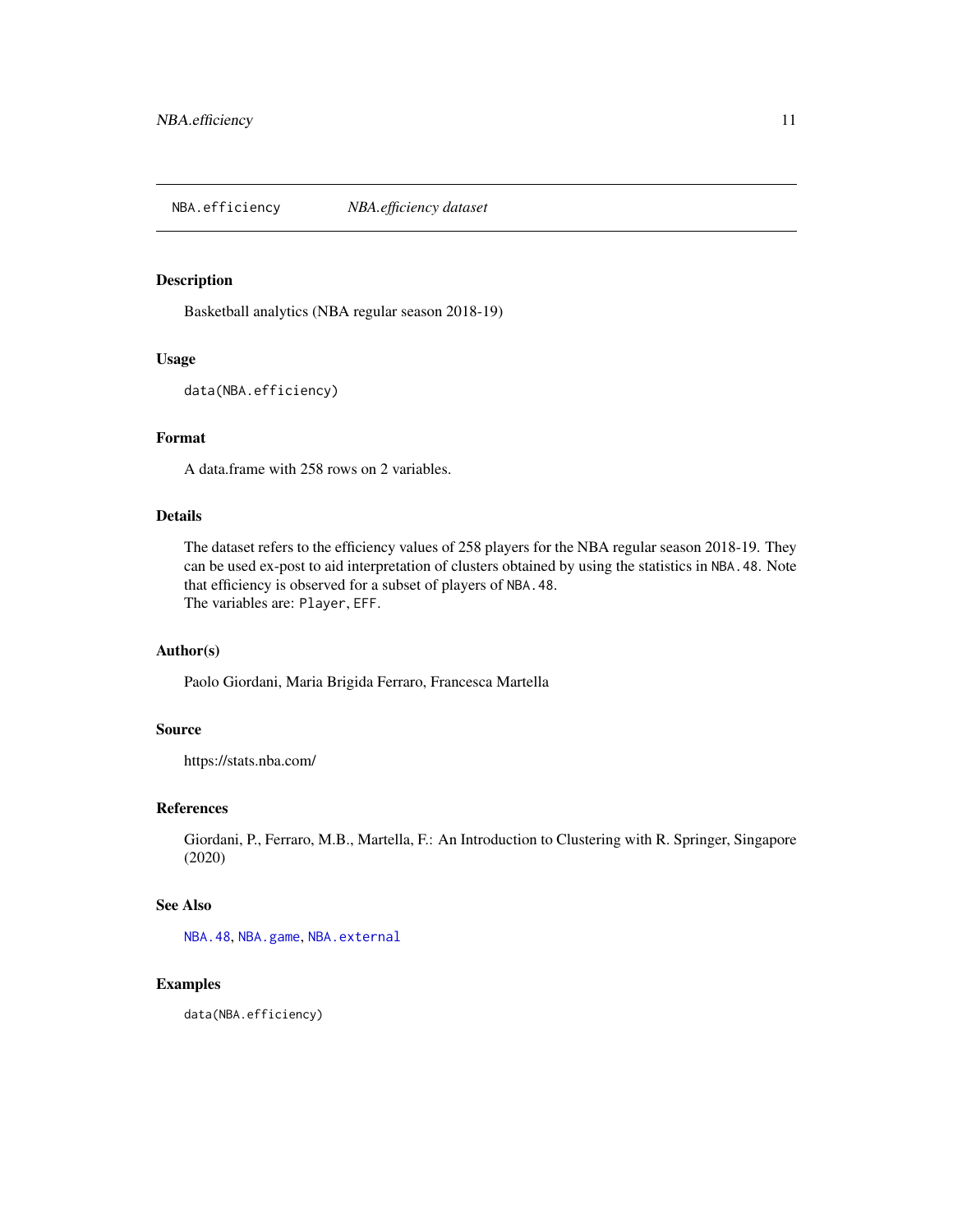<span id="page-11-1"></span><span id="page-11-0"></span>

Basketball analytics (NBA regular season 2018-19)

#### Usage

data(NBA.external)

## Format

A data.frame with 530 rows on 10 variables.

## Details

The dataset refers to the characteristics of 530 players for the NBA regular season 2018-19. They can be used ex-post to aid interpretation of clusters obtained by using the statistics in NBA.48. The variables are: PLAYER, FORWARD, CENTER, GUARD, ROOKIE, SOPHOMORE, VETERAN, 1ST ROUND, 2ND ROUND, UNDRAFTED.

## Author(s)

Paolo Giordani, Maria Brigida Ferraro, Francesca Martella

## Source

https://stats.nba.com/

## References

Giordani, P., Ferraro, M.B., Martella, F.: An Introduction to Clustering with R. Springer, Singapore (2020)

#### See Also

[NBA.48](#page-9-1), [NBA.game](#page-12-1),[NBA.efficiency](#page-10-1)

## Examples

data(NBA.external)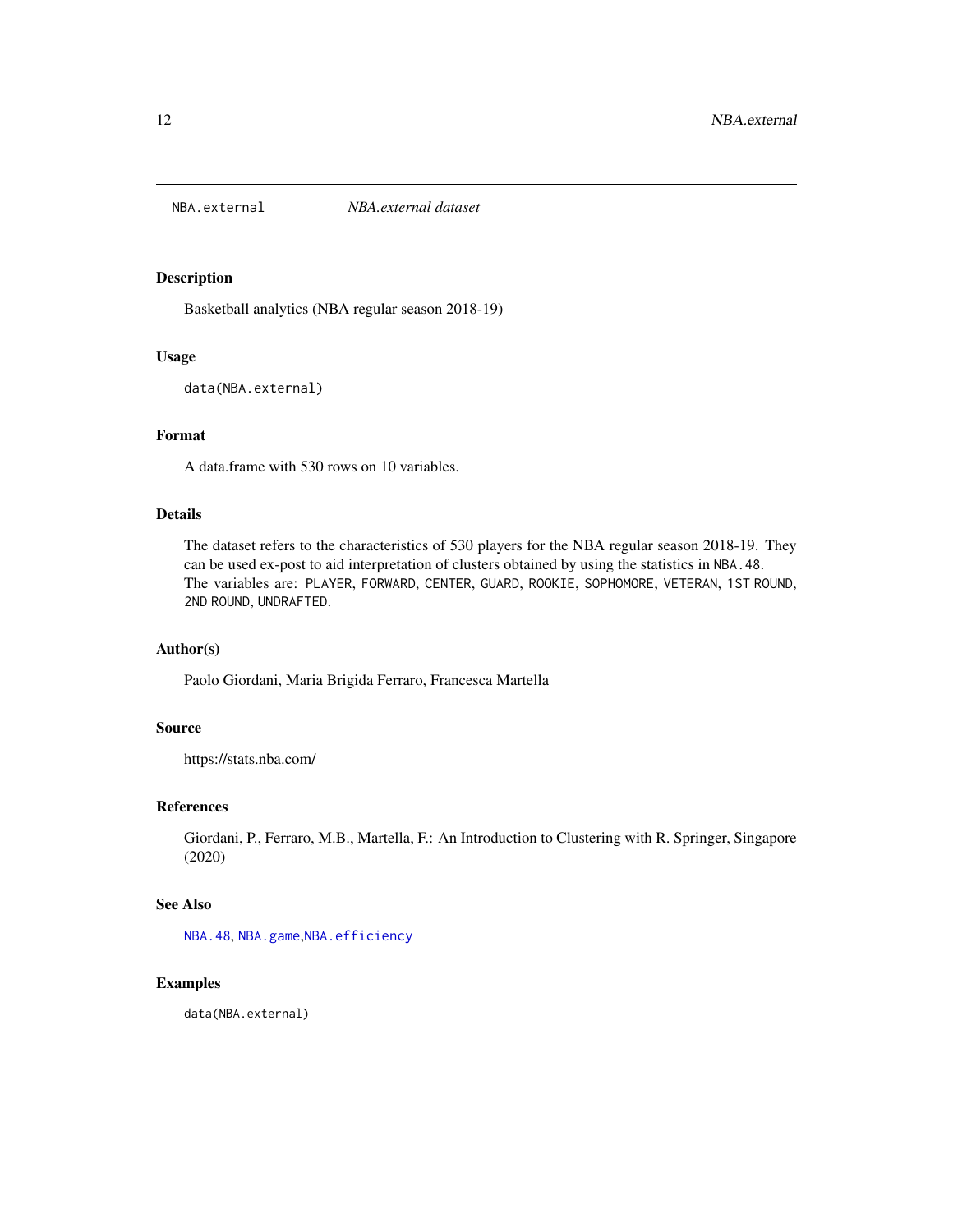<span id="page-12-1"></span><span id="page-12-0"></span>

Basketball analytics (NBA regular season 2018-19)

## Usage

data(NBA.game)

### Format

A data.frame with 530 rows on 29 variables.

## Details

The dataset refers to the statistics of 530 players registered in the NBA regular season 2018-19. The variables are: PLAYER, TEAM, AGE, GP (Games Played), W (Wins), L (Losses), MIN (Minutes Played), PTS (Points), FGM (Field Goals Made), FGA (Field Goals Attempted), FG. (Field Goal Percentage), X3PM (3 Point Field Goals Made), X3PA (3 Point Field Goals Attempted), X3P. (3 Point Field Goals Percentage), FTM (Free Throws Made), FTA (Free Throws Attempted), FT. (Free Throw Percentage), OREB (Offensive Rebounds), DREB (Defensive Rebounds), REB (Rebounds), AST (Assists), TOV (Turnovers), STL (Steals), BLK (Blocks), PF (Personal Fouls), FP (Fantasy Points), DD2 (Double doubles), TD3 (Triple doubles), X... (Plus Minus).

#### Author(s)

Paolo Giordani, Maria Brigida Ferraro, Francesca Martella

## Source

https://stats.nba.com/

## References

Giordani, P., Ferraro, M.B., Martella, F.: An Introduction to Clustering with R. Springer, Singapore (2020)

## See Also

[NBA.48](#page-9-1),[NBA.external](#page-11-1), [NBA.efficiency](#page-10-1)

## Examples

data(NBA.game)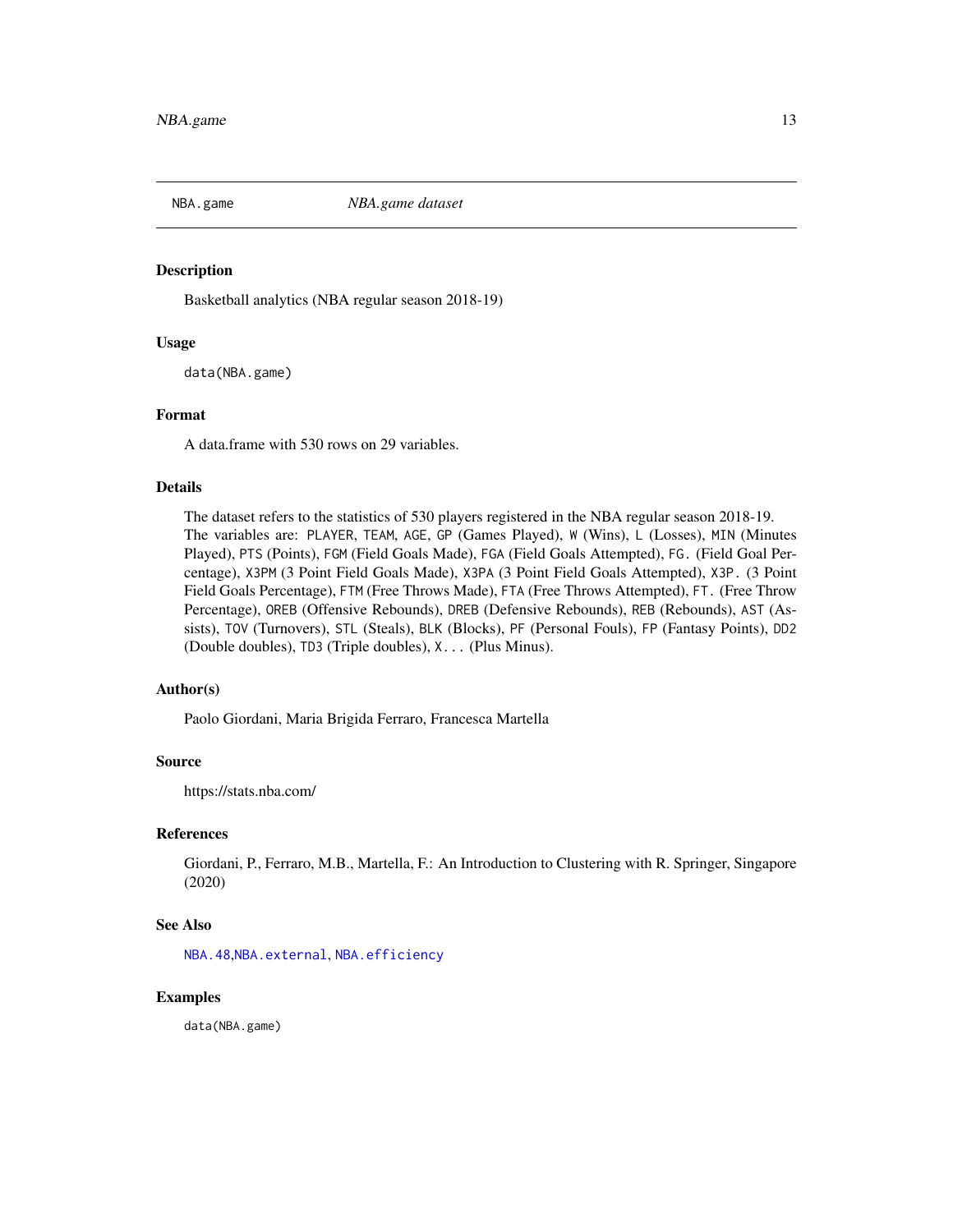<span id="page-13-0"></span>

Measurements of geometrical properties of kernels belonging to three different varieties of wheat.

#### Usage

data(seeds)

## Format

A data.frame with 210 rows on 8 variables (including 1 classification variable).

#### Details

The dataset is about 210 wheat grains belonging to three different varieties on which 7 quantitative variables related to the internal kernel structure detected by using a soft X-ray technique are observed. The information on the varietes is given by variety and the remaining quantitative variables are area, perimeter, compactness, length of kernel, width of kernel, asymmetry coefficient, length of kernel groove, variety.

#### Author(s)

Paolo Giordani, Maria Brigida Ferraro, Francesca Martella

## Source

http://archive.ics.uci.edu/ml

#### References

Dua, D., Graff, C.: UCI Machine Learning Repository. University of California, School of Information and Computer Science, Irvine, CA (2019)

Giordani, P., Ferraro, M.B., Martella, F.: An Introduction to Clustering with R. Springer, Singapore (2020)

#### Examples

```
data(seeds)
X \leftarrow seeds[, 1:7]
class <- seeds[,8]
```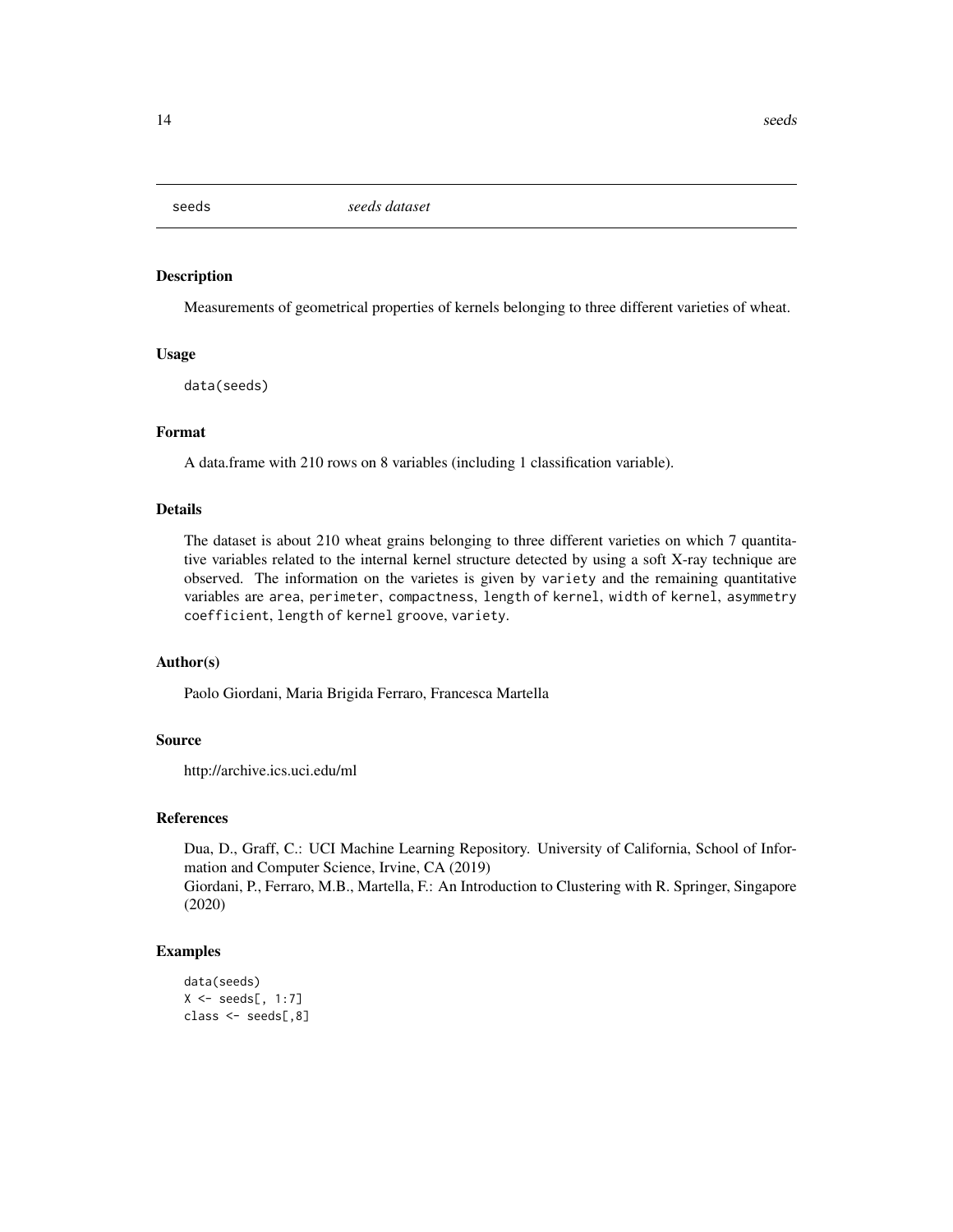<span id="page-14-0"></span>

FIPS codes for the US states

## Usage

data(USstate)

## Format

A data.frame with 50 rows on 3 variables.

## Details

The dataset refers to the FIPS codes for the US states. The variables are fips (FIPS State Numeric Code), usps (Official USPS Code) and name (Name).

#### Author(s)

Paolo Giordani, Maria Brigida Ferraro, Francesca Martella

## Source

https://www.census.gov/

## References

Giordani, P., Ferraro, M.B., Martella, F.: An Introduction to Clustering with R. Springer, Singapore (2020)

## Examples

data(USstate)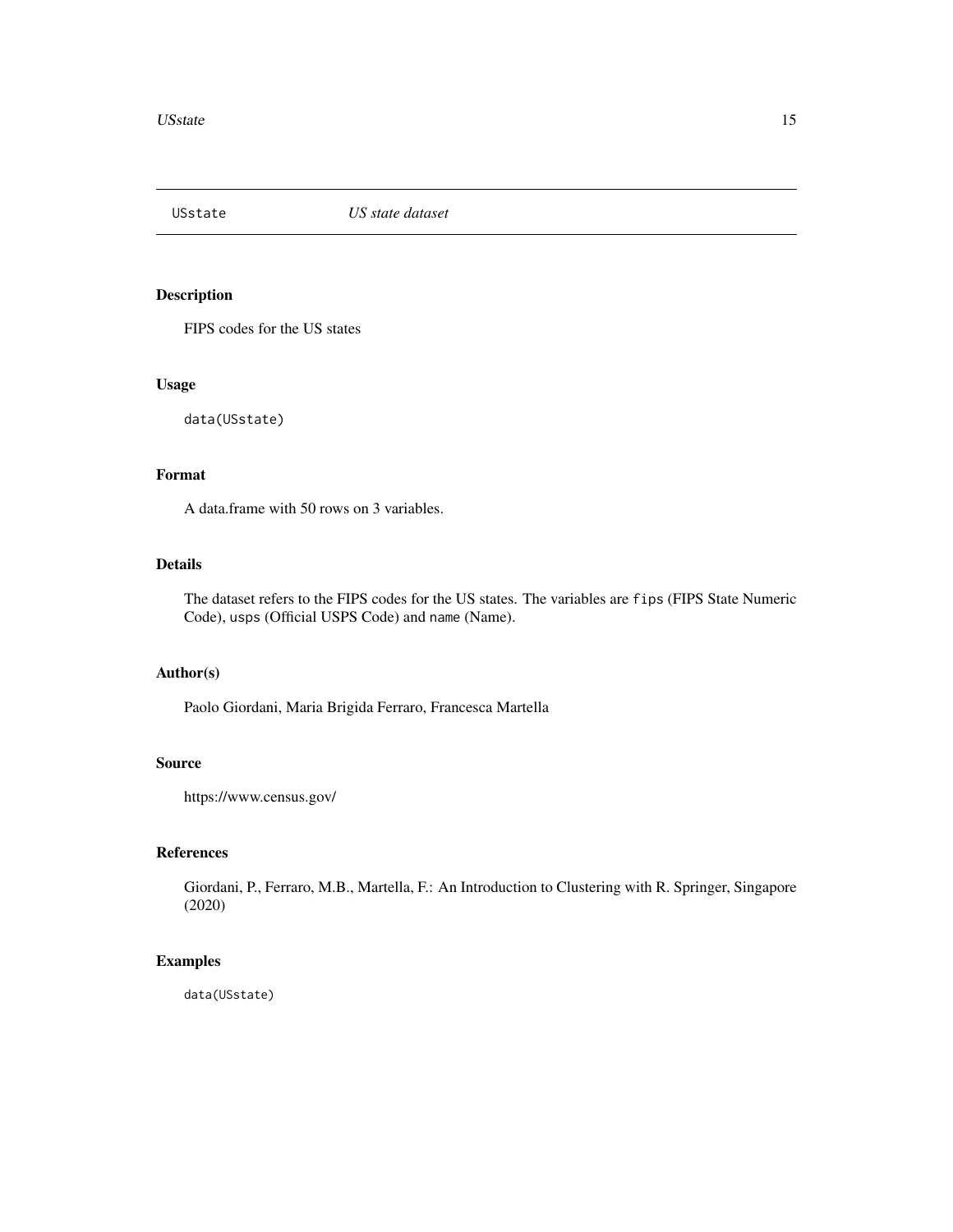<span id="page-15-0"></span>

Survey on university faculty perceptions and practices of using Wikipedia as a teaching resource.

#### Usage

data(wiki4HE)

#### Format

A data.frame with 913 rows on 53 variables.

#### Details

The dataset contains socio-demographic characteristics and the answers of 913 university faculty members to questions on the use of Wikipedia as a teaching resource (5-level Likert scale). The variables referring to the socio-demographic characteristics are AGE, GENDER, DOMAIN, PhD, YEARSEXP, UNIVERSITY, UOC\_POSITION, OTHER\_POSITION OTHERSTATUS and USERWIKI. The variables referring to the survey are PU1, PU2, PU3, PEU1, PEU2, PEU3, ENJ1, ENJ2, Qu1, Qu2, Qu3, Qu4, Qu5, Vis1, Vis2, Vis3, Im1, Im2, Im3, SA1, SA2, SA3, Use1, Use2, Use3, Use4, Use5, Pf1, Pf2, Pf3, JR1, JR2, BI1, BI2, Inc1, Inc2, Inc3, Inc4, Exp1, Exp2, Exp3, Exp4, Exp5.

#### Author(s)

Paolo Giordani, Maria Brigida Ferraro, Francesca Martella

#### Source

http://archive.ics.uci.edu/ml

#### References

Giordani, P., Ferraro, M.B., Martella, F.: An Introduction to Clustering with R. Springer, Singapore (2020)

Meseguer, A., Aibar, E., Llados, J., Minguillon, J., Lerga, M.: Factors that influence the teaching use of Wikipedia in higher education. J. Assoc. Inf. Sci. Tech. 67, 1224-1232 (2015)

#### Examples

data(wiki4HE)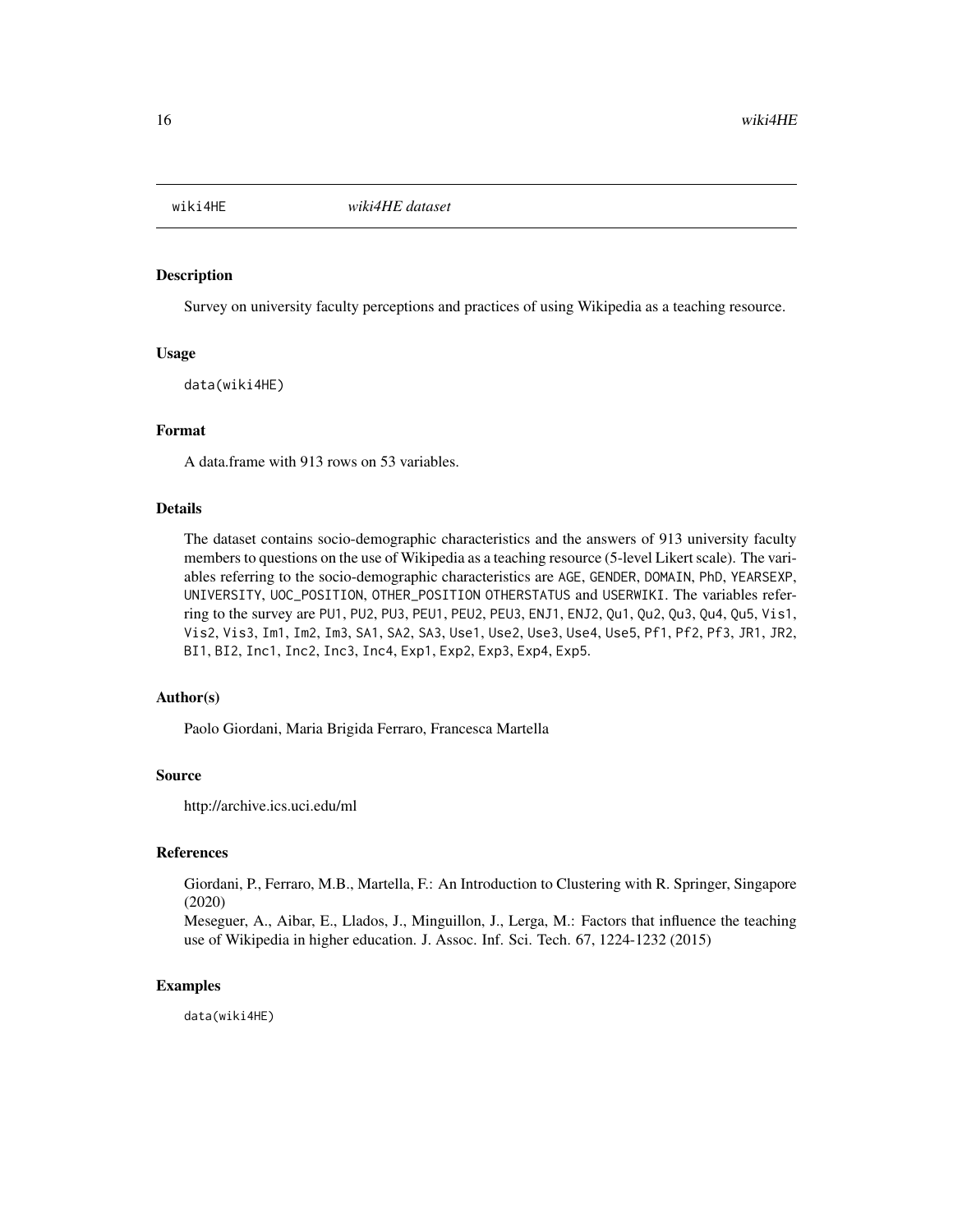<span id="page-16-0"></span>

Chemical analysis of wines grown in the same region in Italy but derived from 3 different cultivars.

## Usage

data(wine)

## Format

A data.frame with 178 rows on 14 variables (including 1 classification variable).

#### Details

The dataset includes 178 Italian wines characterized by 13 constituents (quantitative variables). The dataset contains an additional variable, Class, distinguishing the wines in 3 groups according to the cultivar. The quantitative variables are Class, Alcohol, Malic acid, Ash, Alcalinity of ash, Magnesium, Total phenols, Flavanoids, Nonflavanoid phenols, Proanthocyanins, Color intensity, Hue, OD280/OD315 of diluted wines and Proline.

#### Author(s)

Paolo Giordani, Maria Brigida Ferraro, Francesca Martella

## Source

http://archive.ics.uci.edu/ml

## References

Dua, D., Graff, C.: UCI Machine Learning Repository. University of California, School of Information and Computer Science, Irvine, CA (2019) Giordani, P., Ferraro, M.B., Martella, F.: An Introduction to Clustering with R. Springer, Singapore (2020)

#### Examples

```
data(wine)
X \leftarrow \text{wine}[, -1]class \le wine[,1]
```